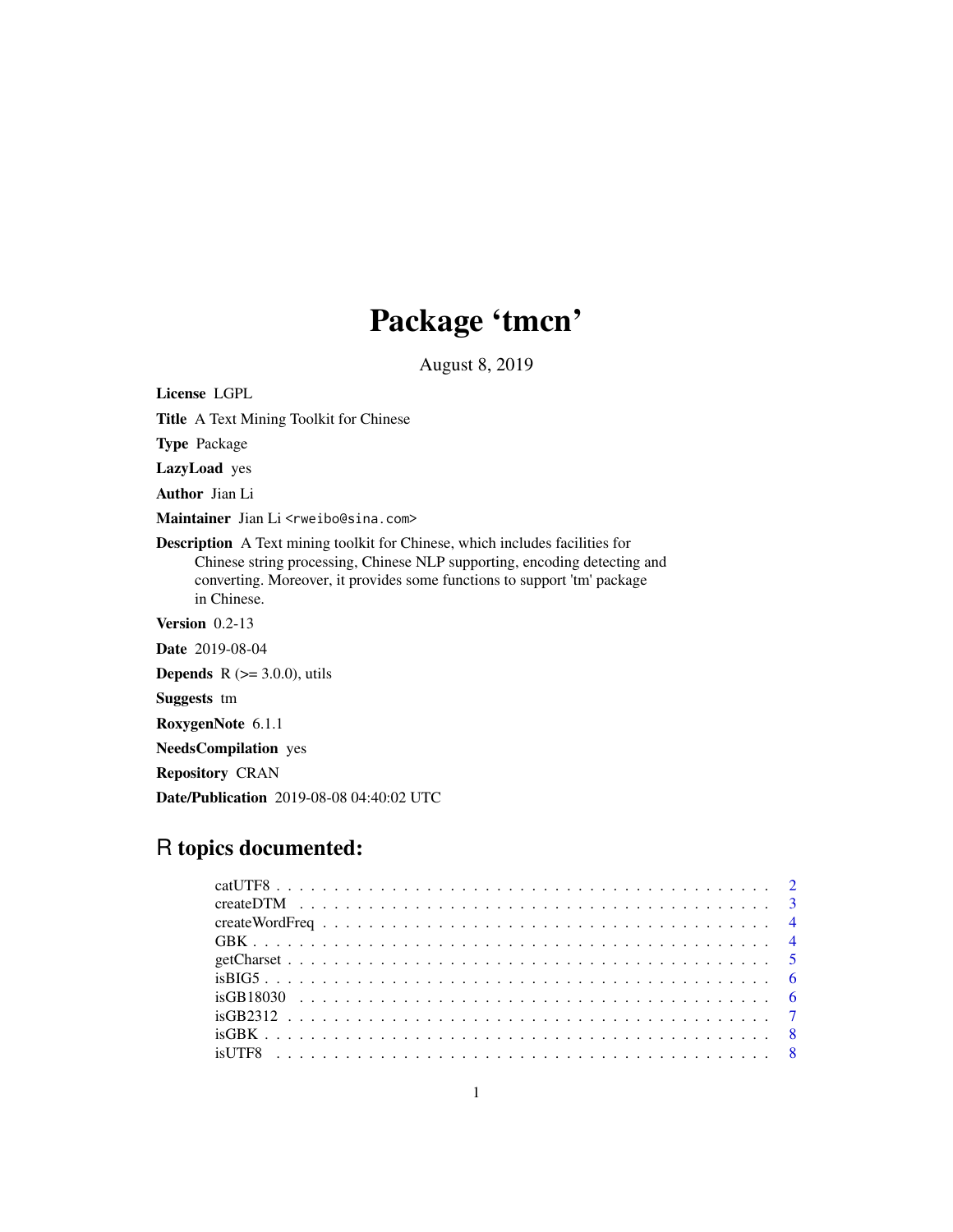#### <span id="page-1-0"></span>2 cat UTF8

| Index | 19 |
|-------|----|

catUTF8 *Print the UTF-8 codes of a string.*

# Description

Print the UTF-8 codes of a string.

# Usage

```
catUTF8(string, file = "")
```
# Arguments

| string | A character vector.                                                                                                                                                              |
|--------|----------------------------------------------------------------------------------------------------------------------------------------------------------------------------------|
| file   | A connection, or a character string naming the file to print to. If "" (the default),<br>cat prints to the standard output connection, the console unless redirected by<br>sink. |

# Value

No results.

# Author(s)

Jian Li<<rweibo@sina.com>>

# Examples

catUTF8("hello")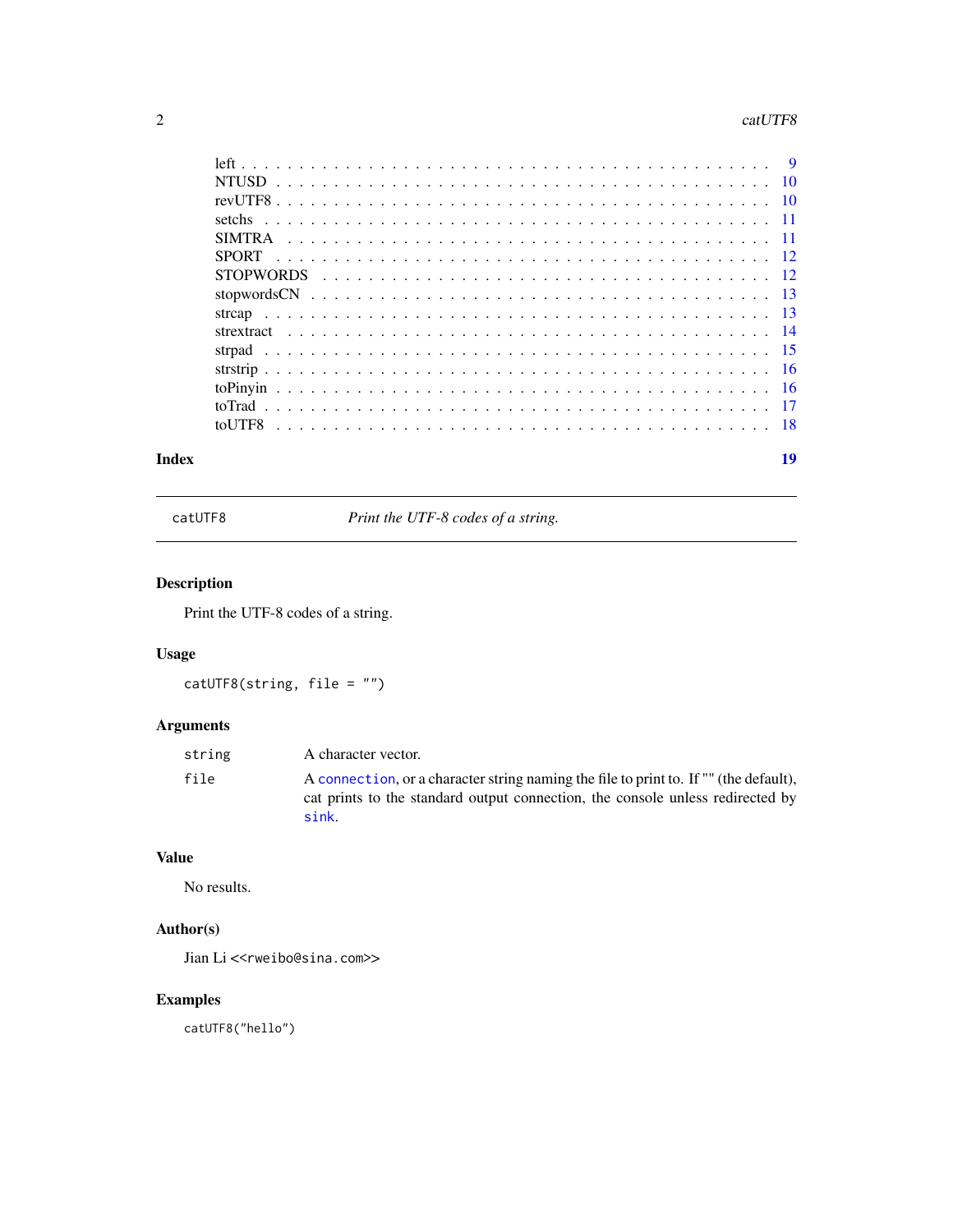<span id="page-2-0"></span>

Create a Chinese term-document matrix or a document-term matrix.

#### Usage

```
createDTM(string, language = c("zh", "en"), tokenize = NULL, removePunctuation = TRUE,
  removeNumbers = TRUE, removeStopwords = TRUE)
createTDM(string, language = c("zh", "en"), tokenize = NULL, removePunctuation = TRUE,
  removeNumbers = TRUE, removeStopwords = TRUE)
```
#### Arguments

| string            | A character vector.                          |  |
|-------------------|----------------------------------------------|--|
| language          | The language type, 'zh' means Chinese.       |  |
| tokenize          | A tokenizers function.                       |  |
| removePunctuation |                                              |  |
|                   | Whether to remove the punctuations.          |  |
|                   | removeNumbers Whether to remove the numbers. |  |
| removeStopwords   |                                              |  |
|                   | Whether to remove the stop words.            |  |

#### Details

Package "tm" is required.

#### Value

An object of class TermDocumentMatrix or class DocumentTermMatrix.

#### Author(s)

Jian Li<<rweibo@sina.com>>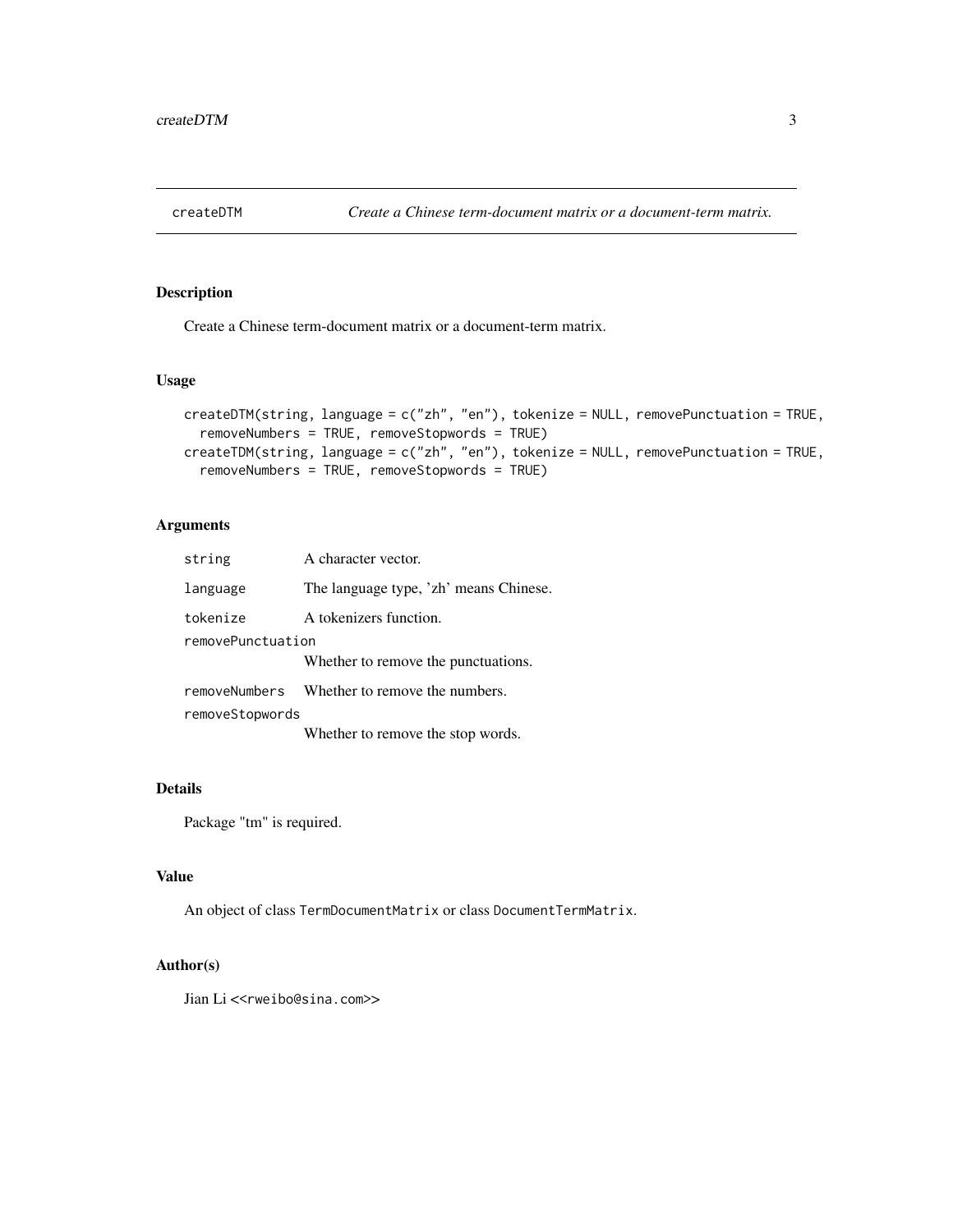<span id="page-3-0"></span>

Create a word frequency data.frame.

### Usage

```
createWordFreq(obj, onlyCN = TRUE, nosymbol = TRUE, stopwords = NULL,
  useStopDic = FALSE)
```
#### Arguments

| obj        | A character vector or DocumentTermMatrix to calculate words frequency. |
|------------|------------------------------------------------------------------------|
| onlyCN     | Whether to keep only Chinese words.                                    |
| nosymbol   | Whether to keep symbols.                                               |
| stopwords  | A character vector of stop words.                                      |
| useStopDic | Whether to use the default stop words.                                 |

#### Value

A data.frame.

### Author(s)

Jian Li<<rweibo@sina.com>>

### Examples

createWordFreq(c("a", "a", "b", "c"), onlyCN = FALSE, nosymbol = TRUE, useStopDic = FALSE)

GBK *GBK character set*

# Description

GBK character set including some useful information.

# Usage

data(GBK)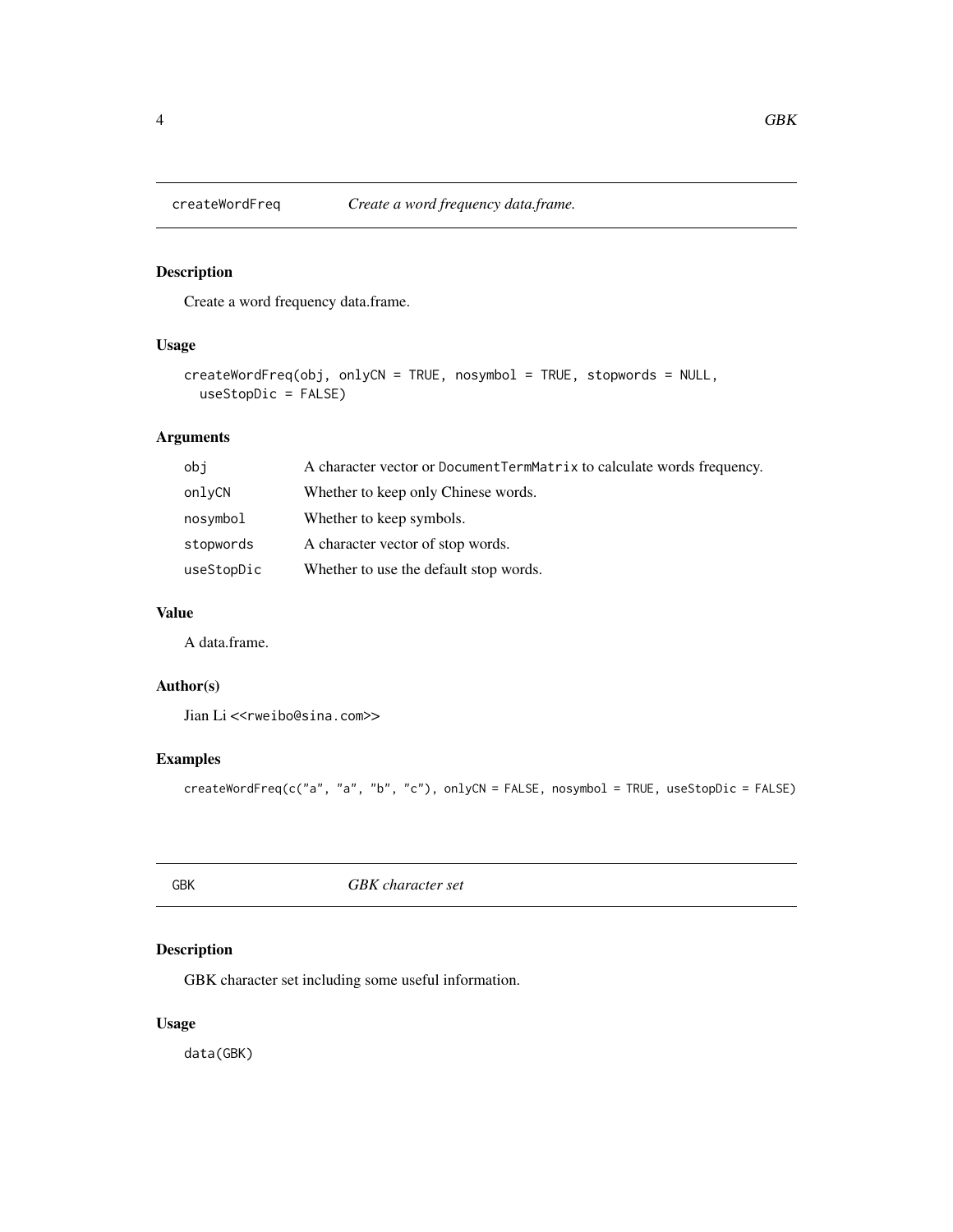### <span id="page-4-0"></span>getCharset 5

# Format

A data frame with 8 columns.

GBK Chinese characters in UTF-8.

py0 Unique Pinyin of each character.

py Pinyin string of each character.

Radical In Chinese, it means 'Bu Shou'.

Stroke\_Num\_Radical In Chinese, it means the number of 'Bi Hua'.

Stroke\_Order In Chinese, it means 'Bi Shun'.

Structure In Chinese, it means 'Zi Ti Jie Gou'.

Freq Frequency of the character in Sogou news corpus from all sites between June and July 2012.

#### Author(s)

Jian Li <<rweibo@sina.com>>

getCharset *Get the current encoding of the locale.*

# Description

Get the current encoding of the locale.

#### Usage

getCharset()

#### Value

Character of encoding.

#### Author(s)

Jian Li<<rweibo@sina.com>>

### Examples

getCharset()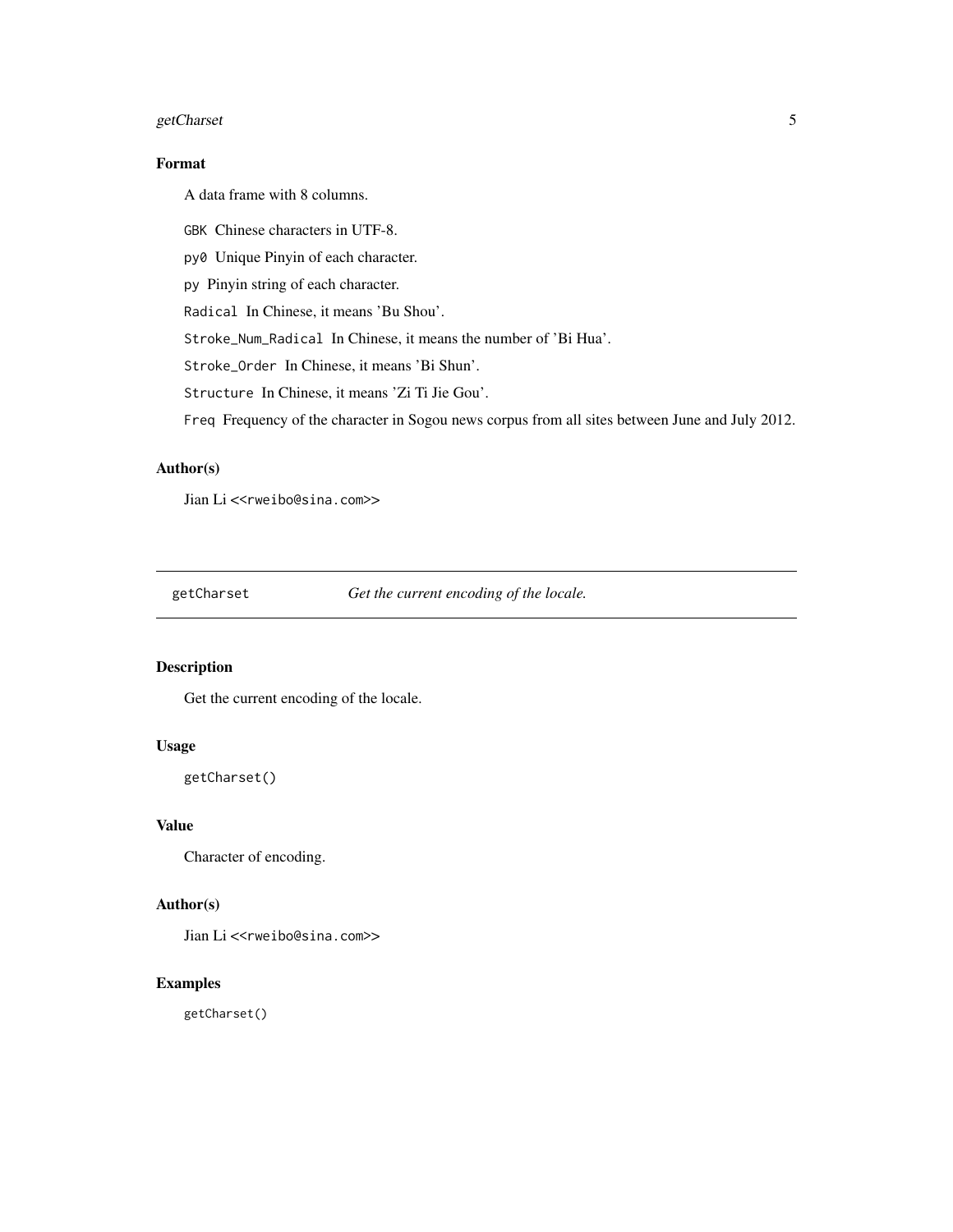<span id="page-5-0"></span>

Indicate whether the encoding of input string is BIG5.

#### Usage

```
isBIG5(string, combine = FALSE)
```
### Arguments

| string  | A character vector.                 |
|---------|-------------------------------------|
| combine | Whether to combine all the strings. |

#### Value

Logical value.

#### Author(s)

Jian Li<<rweibo@sina.com>>

#### Examples

isBIG5("hello")

isGB18030 *Indicate whether the encoding of input string is GB18030.*

# Description

Indicate whether the encoding of input string is GB18030.

# Usage

isGB18030(string, combine = FALSE)

| string  | A character vector.                 |
|---------|-------------------------------------|
| combine | Whether to combine all the strings. |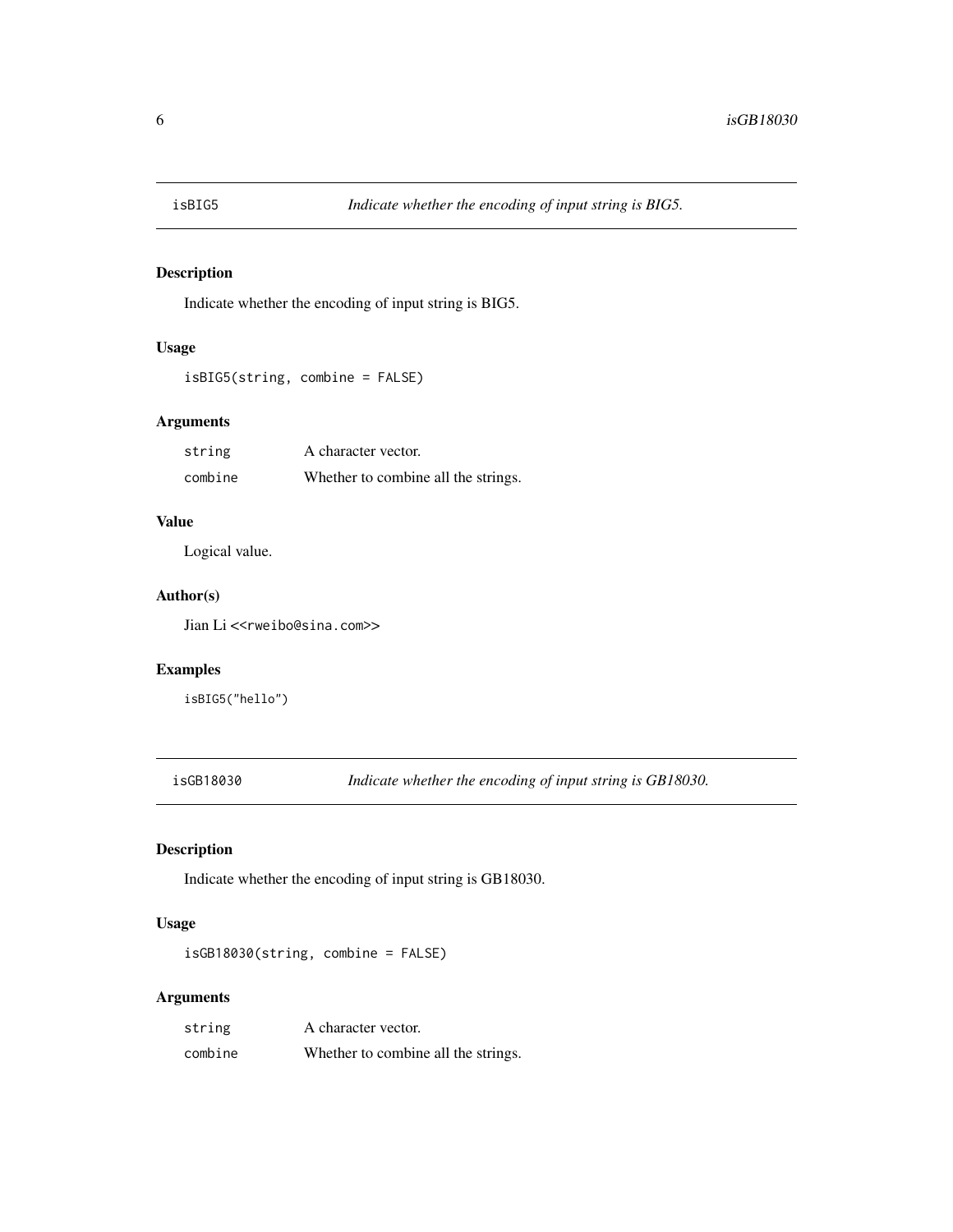#### <span id="page-6-0"></span> $isGB2312$   $\hspace{1.5cm}$  7

# Value

Logical value.

# Author(s)

Jian Li <<rweibo@sina.com>>

# Examples

isGB18030("hello")

isGB2312 *Indicate whether the encoding of input string is GB2312.*

# Description

Indicate whether the encoding of input string is GB2312.

### Usage

isGB2312(string, combine = FALSE)

# Arguments

| string  | A character vector.                 |
|---------|-------------------------------------|
| combine | Whether to combine all the strings. |

# Value

Logical value.

# Author(s)

Jian Li<<rweibo@sina.com>>

# Examples

isGB2312("hello")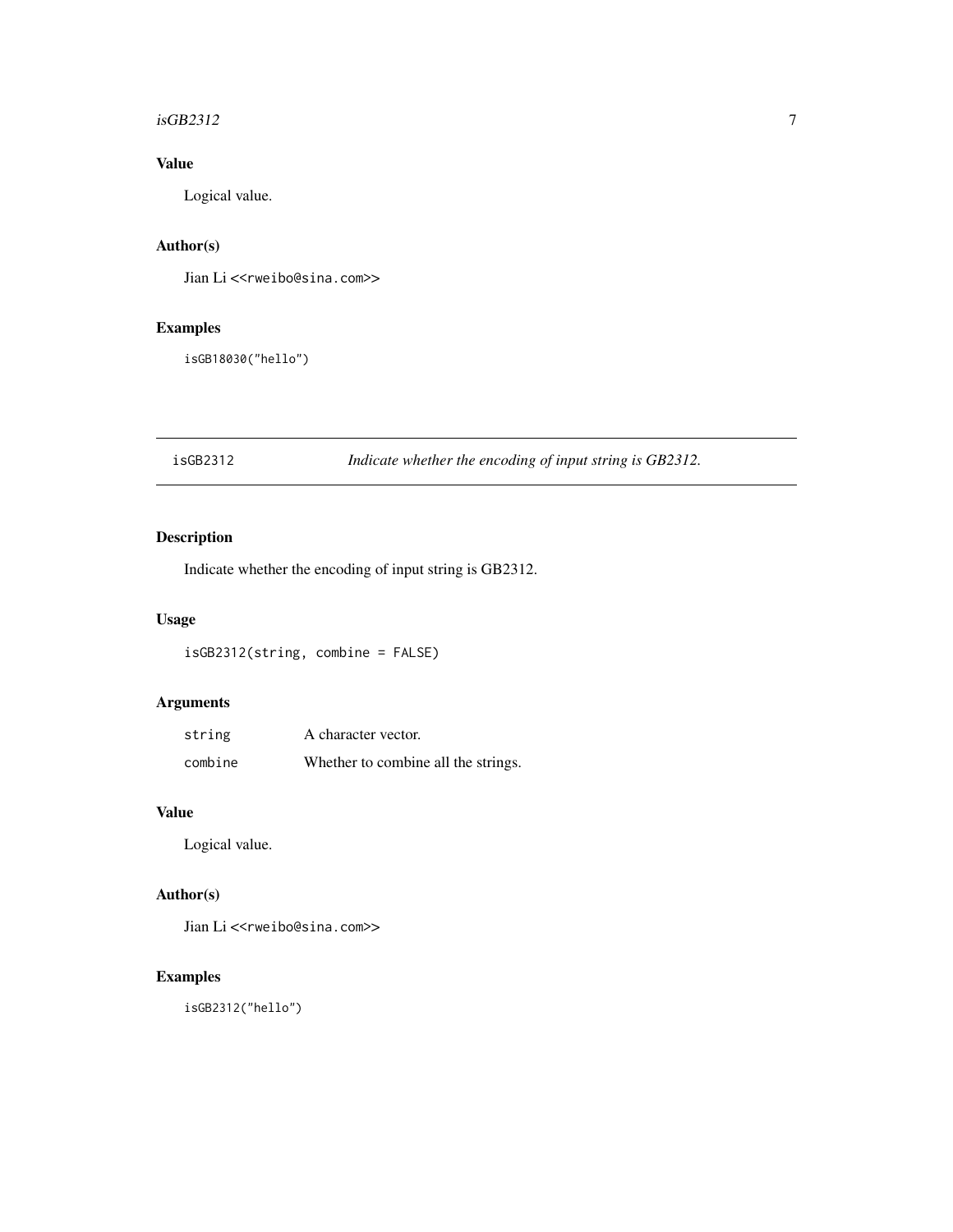<span id="page-7-0"></span>

Indicate whether the encoding of input string is GBK.

#### Usage

```
isGBK(string, combine = FALSE)
```
# Arguments

| string  | A character vector.                 |
|---------|-------------------------------------|
| combine | Whether to combine all the strings. |

#### Value

Logical value.

#### Author(s)

Jian Li<<rweibo@sina.com>>

#### Examples

isGBK("hello")

isUTF8 *Indicate whether the encoding of input string is UTF-8.*

# Description

Indicate whether the encoding of input string is UTF-8.

# Usage

isUTF8(string, combine = FALSE)

| string  | A character vector.                 |
|---------|-------------------------------------|
| combine | Whether to combine all the strings. |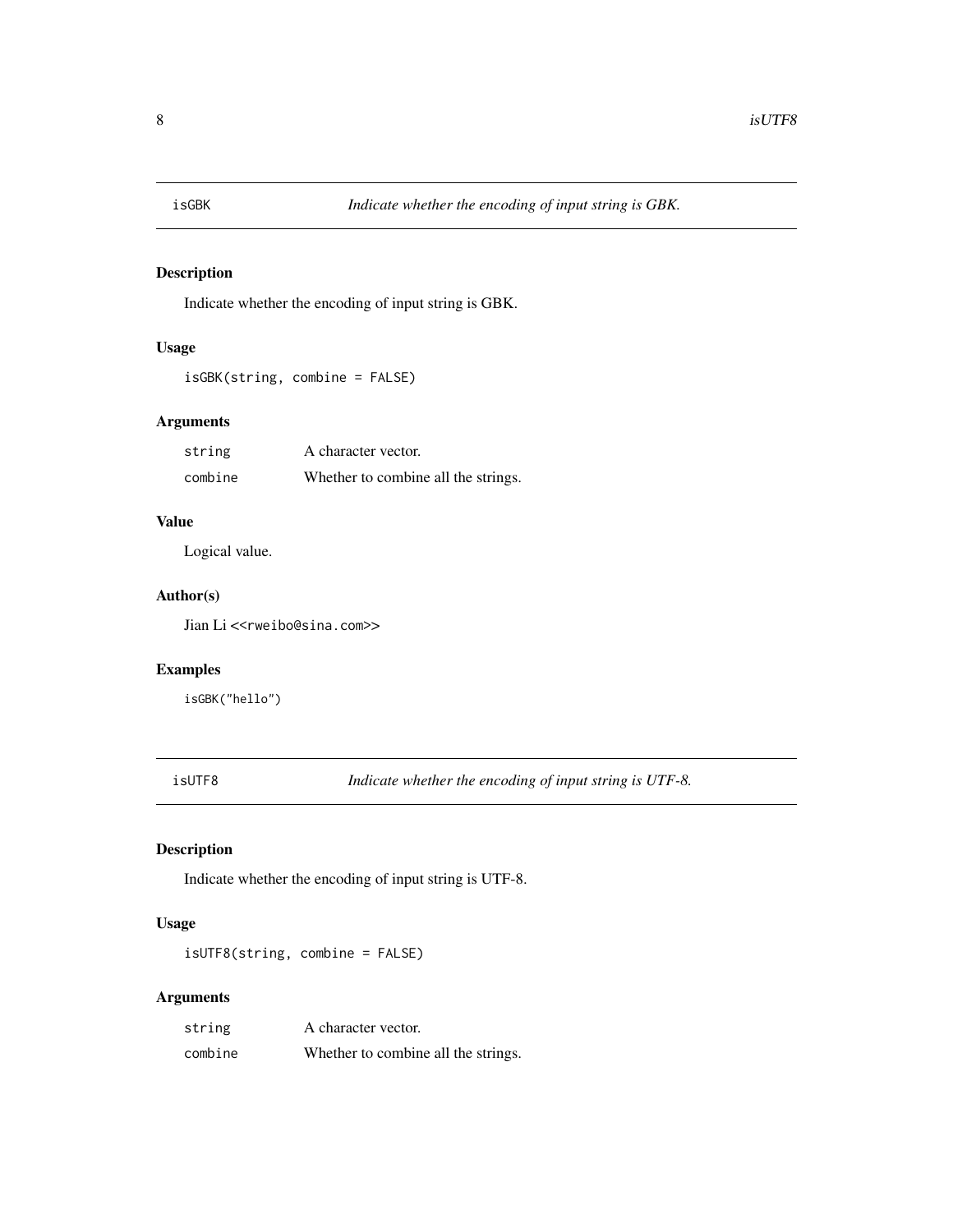#### <span id="page-8-0"></span> $\ell$  left  $\ell$

# Value

Logical value.

# Author(s)

Jian Li<<rweibo@sina.com>>

# Examples

isUTF8("hello")

# left *Extract the left or right substrings in a character vector.*

# Description

Extract the left or right substrings in a character vector.

# Usage

```
left(string, n)
right(string, n)
```
# Arguments

| string | A character vector.  |
|--------|----------------------|
| n      | How many characters. |

#### Value

A character vector.

# Author(s)

Jian Li<<rweibo@sina.com>>

# Examples

left("hello", 3)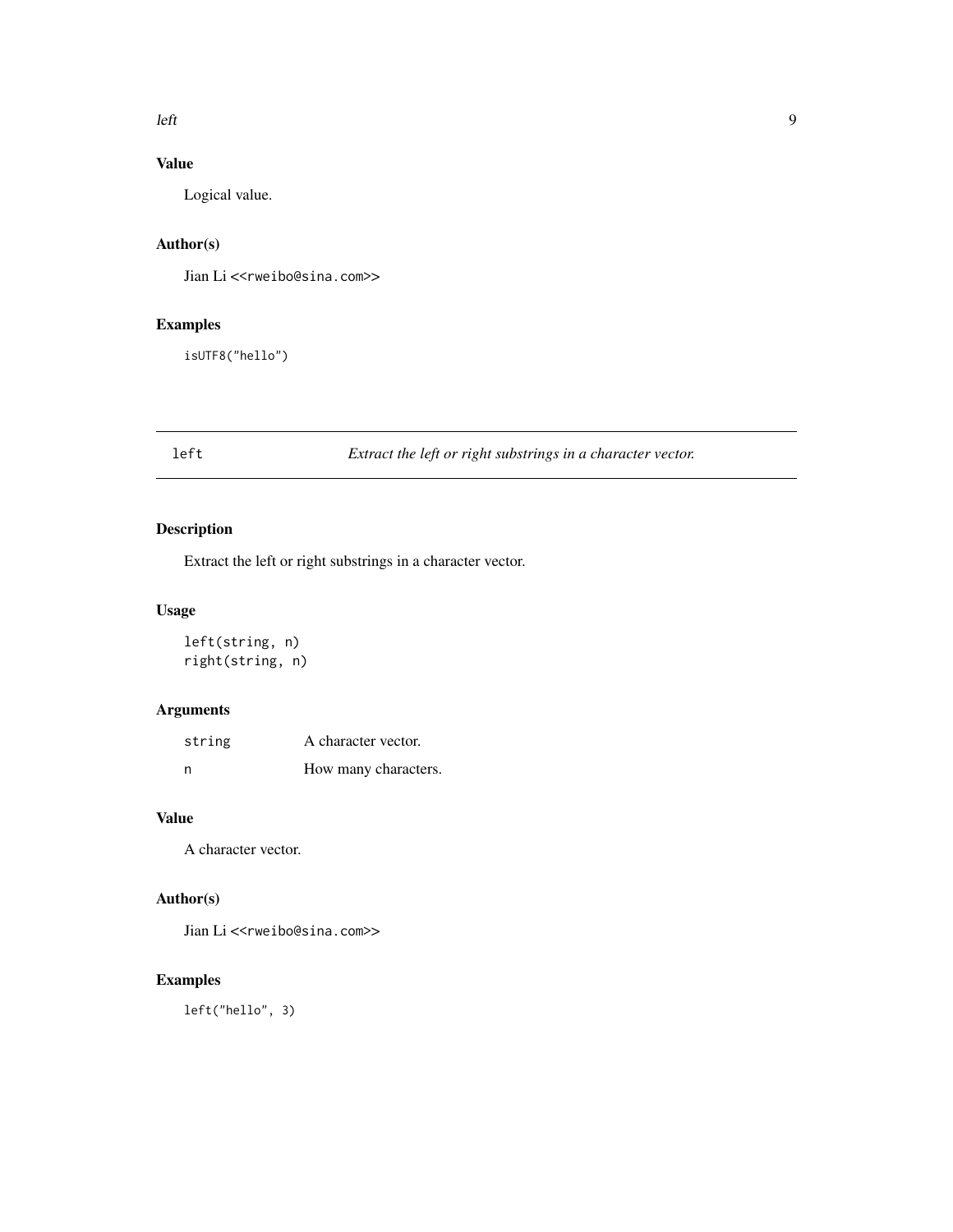<span id="page-9-0"></span>

National Taiwan University Semantic Dictionary.

#### Usage

data(NTUSD)

#### Format

A list with 4 components.

positive\_chs Positive words in simplified Chinese negative\_chs Negative words in simplified Chinese positive\_cht Positive words in traditional Chinese negative\_cht Negative words in traditional Chinese

# References

<http://nlg.csie.ntu.edu.tw>

revUTF8 *Revert UTF-8 string to Chinese character.*

#### Description

Revert UTF-8 string to Chinese character.

#### Usage

revUTF8(string, utype = "R")

#### Arguments

| string | A character vector.                                                     |
|--------|-------------------------------------------------------------------------|
| utvpe  | UTF-8 string type, the default is R type, such as " <u+xxxx>".</u+xxxx> |

#### Value

A character vector.

#### Author(s)

Jian Li<<rweibo@sina.com>>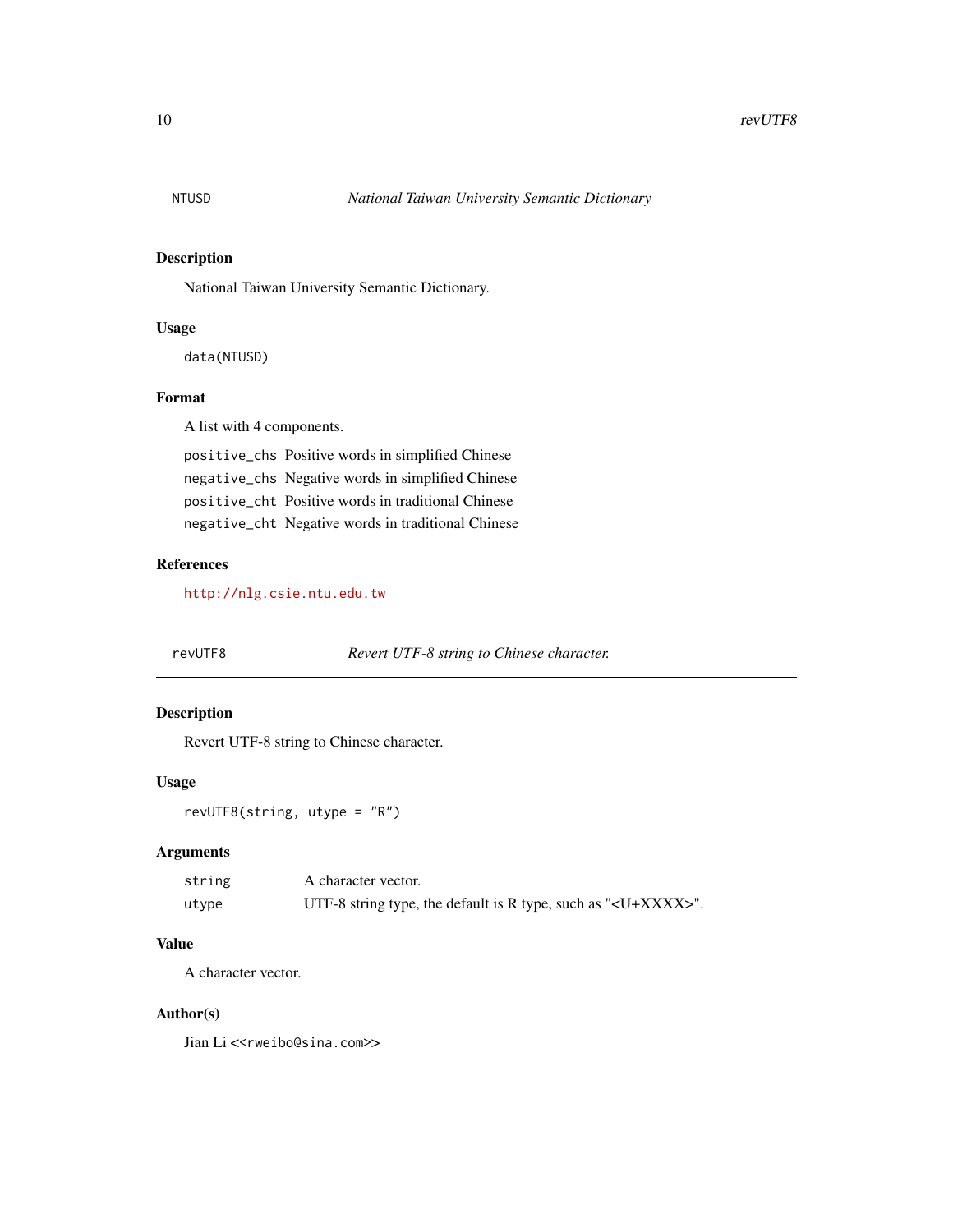<span id="page-10-0"></span>

Set locale to Simplified Chinese/Traditional Chinese/UK.

#### Usage

setchs(rev = FALSE) setcht(rev = FALSE) setuk(rev = FALSE)

#### Arguments

rev Whethet to set the locale back.

# Value

No results.

#### Author(s)

Jian Li<<rweibo@sina.com>>

#### Examples

setchs() setchs(rev = TRUE)

SIMTRA *Dictionary of simplified and traditional Chinese*

#### Description

Dictionary of simplified and traditional Chinese.

#### Usage

data(SIMTRA)

#### Format

A data frame with 2 columns.

Sim a simplified Chinese string.

Tra a traditional Chinese string.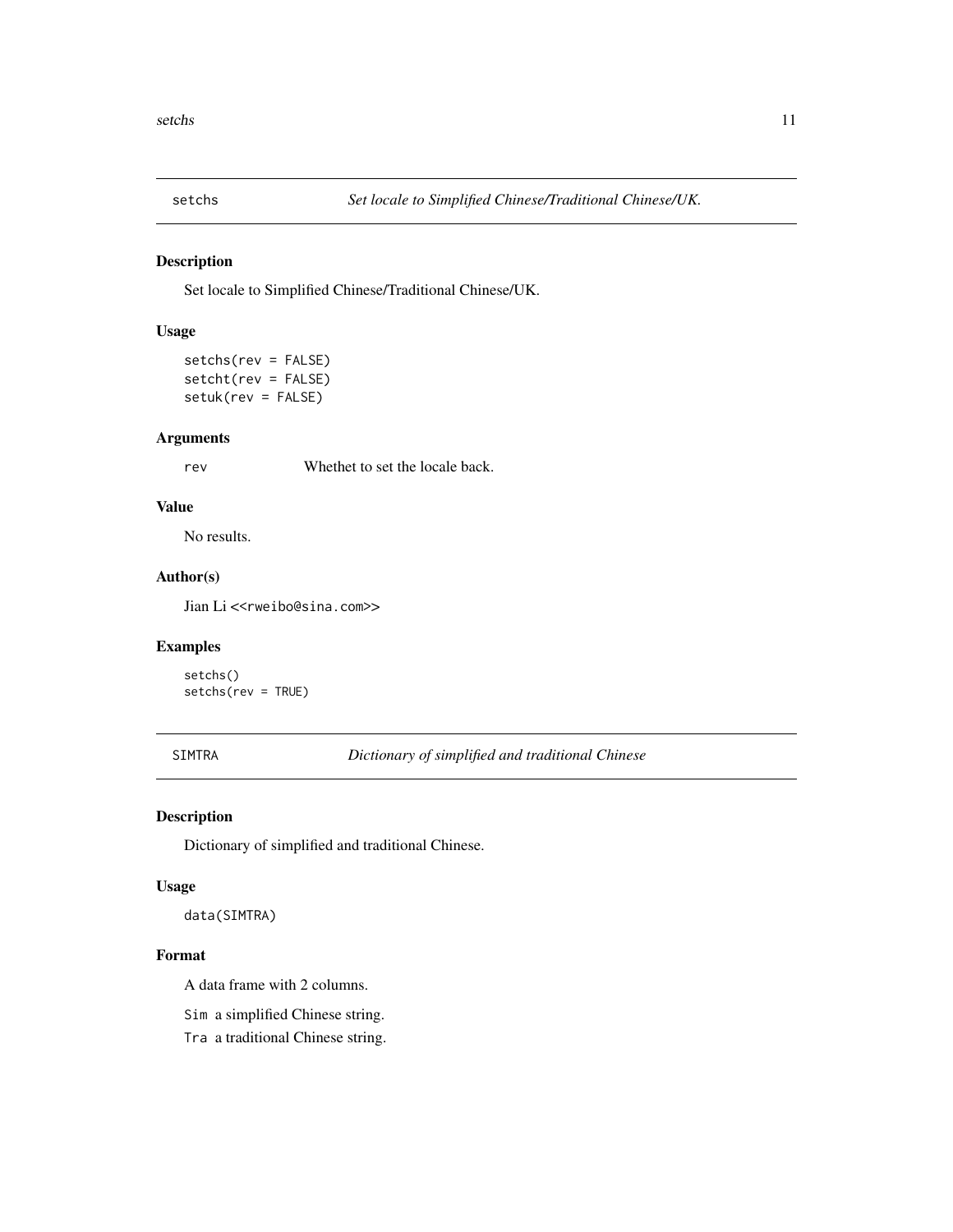<span id="page-11-0"></span>SPORT *Sport news.*

# Description

Sport news.

# Usage

data(SPORT)

#### Format

A data frame with 6 columns.

id ID of the news.

time Time of the news.

title Title of the news.

class Class of the news, 'B' means Basketball, 'F' means Football.

abstract Abstract of the news.

content Content of the news.

STOPWORDS *Dictionary of Chinese stop words*

### Description

Dictionary of Chinese stop words.

### Usage

data(STOPWORDS)

# Format

A data frame with 1 column.

word a string vertor of the stop words.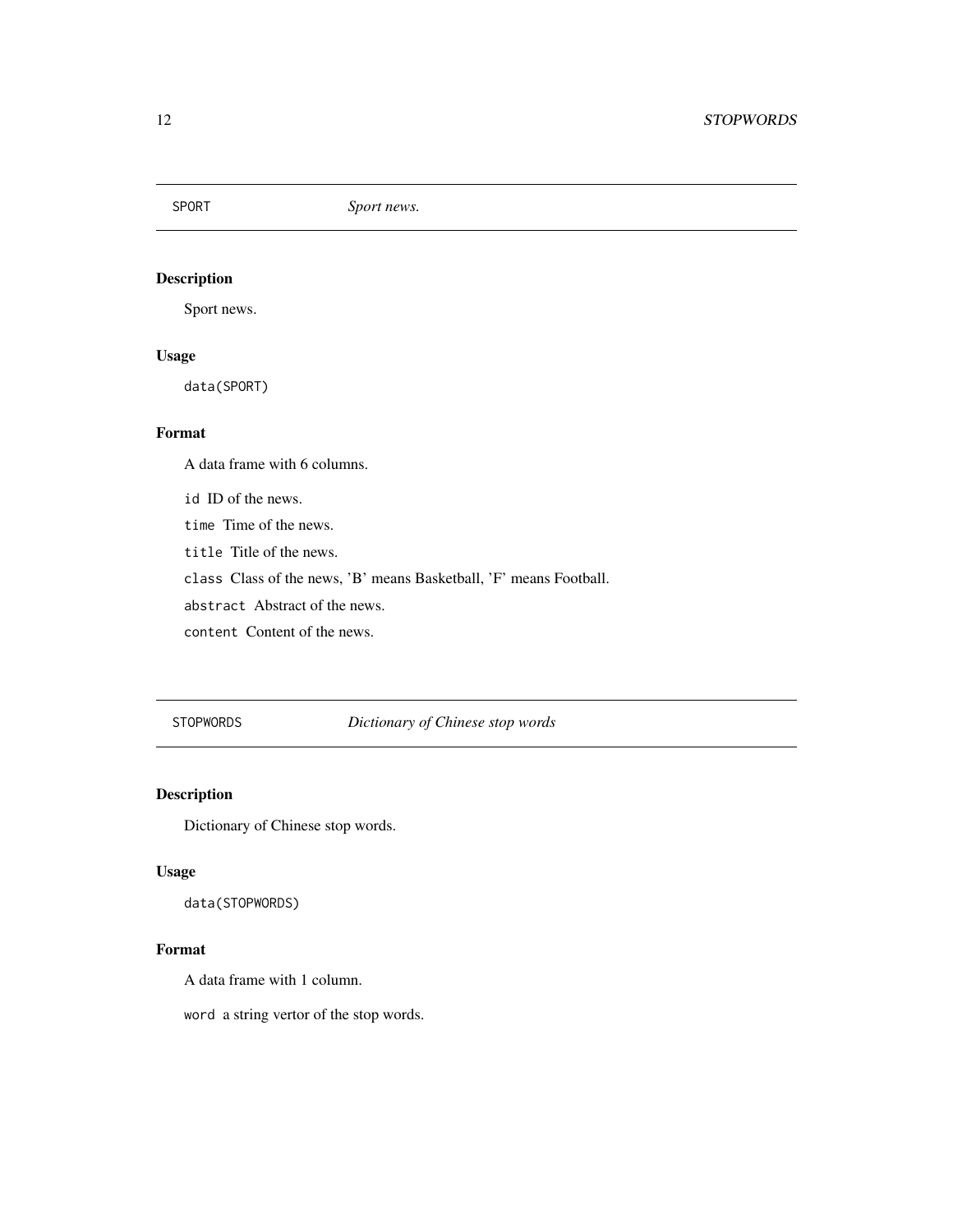<span id="page-12-0"></span>

Return Chinese stop words.

### Usage

stopwordsCN(stopwords = NULL, useStopDic = TRUE)

# Arguments

| stopwords  | A character vector of stop words.      |
|------------|----------------------------------------|
| useStopDic | Whether to use the default stop words. |

### Value

A vector of stop words.

#### Author(s)

Jian Li<<rweibo@sina.com>>

#### Examples

```
stopwordsCN("yes", useStopDic = FALSE)
```
strcap *Mixed case capitalizing.*

# Description

To capitalize every first letter of a word.

# Usage

strcap(string, strict = FALSE)

| string | A character vector. |
|--------|---------------------|
| strict | Whether strict.     |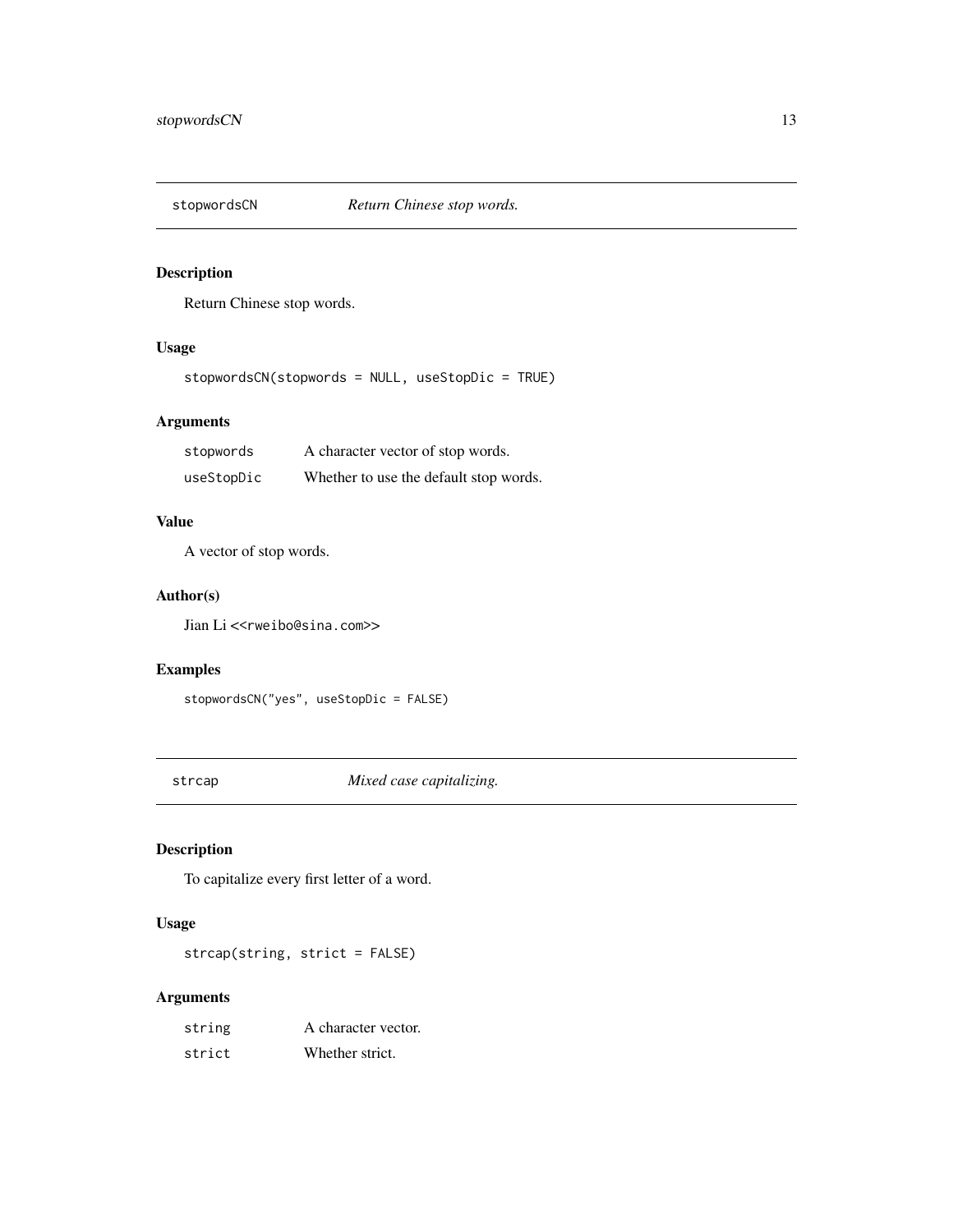#### <span id="page-13-0"></span>14 strextract

# Value

A character vector with the first letter of each word capitalized.

# Author(s)

Jian Li<<rweibo@sina.com>>

### Examples

strcap("the quick red fox jumps over the lazy brown dog")

strextract *Extract matched substrings by regular expression.*

# Description

Extract matched substrings by regular expression.

#### Usage

```
strextract(string, pattern, invert = FALSE, ignore.case = FALSE,
 perl = FALSE, useBytes = FALSE)
```
#### Arguments

| string      | A character vector.                                                                                |
|-------------|----------------------------------------------------------------------------------------------------|
| pattern     | A character string containing a regular expression to be matched in the given<br>character vector. |
| invert      | A logical value: if TRUE, extract the non-matched substrings.                                      |
| ignore.case | If FALSE, the pattern matching is case sensitive and if TRUE, case is ignored<br>during matching.  |
| perl        | A logical value. Should perl-compatible regexps be used?                                           |
| useBytes    | A logical value. If TRUE the matching is done byte-by-byte rather than character-<br>by-character. |

#### Value

A character vector with the matched or non-matched substrings.

# Author(s)

Jian Li<<rweibo@sina.com>>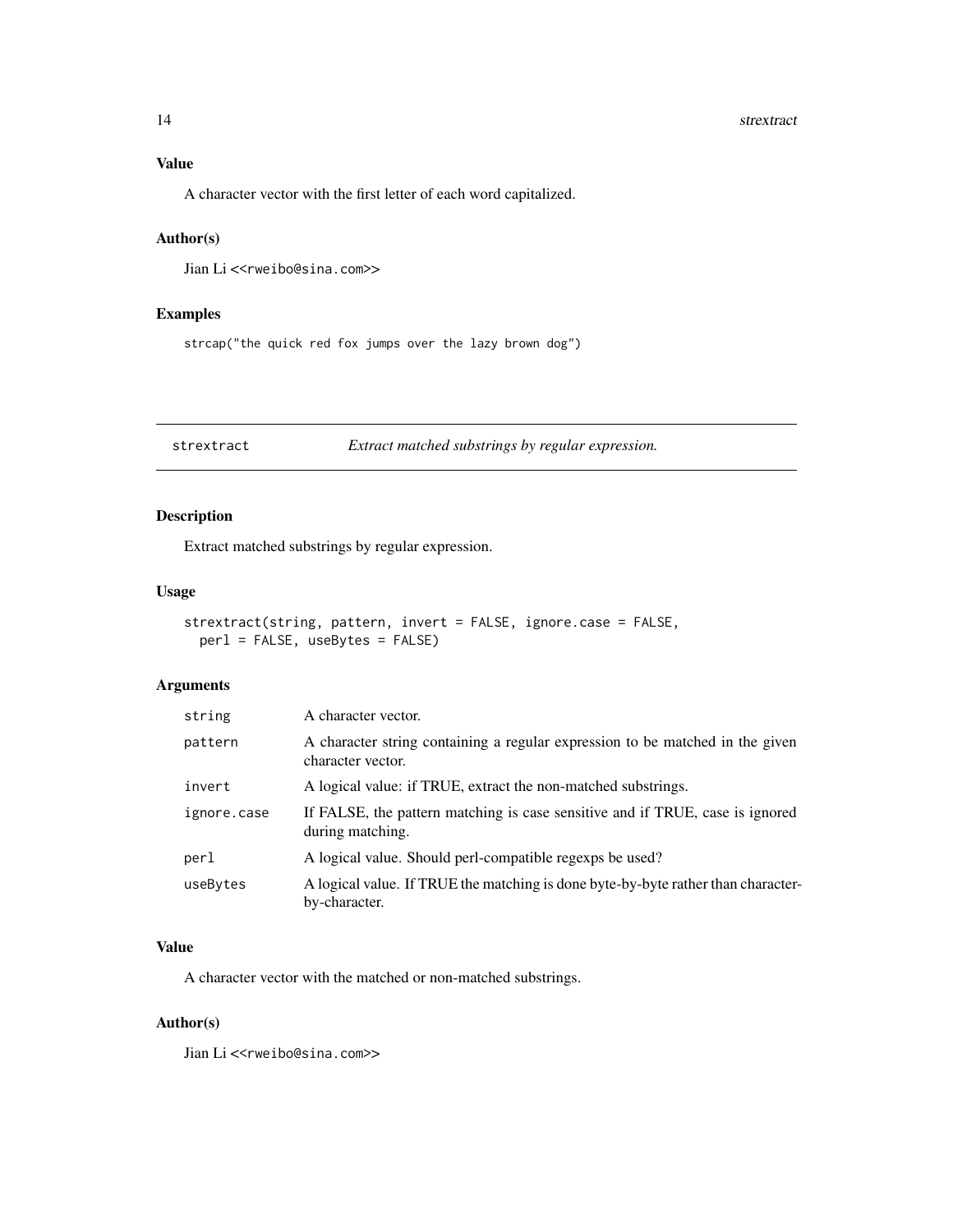#### <span id="page-14-0"></span>strpad to the contract of the contract of the contract of the contract of the contract of the contract of the contract of the contract of the contract of the contract of the contract of the contract of the contract of the

# Examples

```
txt1 <- c("\t(x1)a(aa2)a ", " bb(bb)")
strextract(txt1, "\\([^)]*\\)")
txt2 <- c(" Ben Franklin and Jefferson Davis", "\tMillard Fillmore")
strextract(txt2, "(?<first>[[:upper:]][[:lower:]]+)", perl = TRUE)
```
strpad *Pad a string to a specified length with a padding character.*

# Description

Pad a string to a specified length with a padding character.

# Usage

```
strpad(string, width = 0, side = c("left", "right", "both"),pad = " "")
```
### Arguments

| string | A character vector.                                   |
|--------|-------------------------------------------------------|
| width  | The number of characters of the string after padding. |
| side   | Which side to pad.                                    |
| pad    | The padding character.                                |

# Value

A character vector after padding.

#### Author(s)

Jian Li<<rweibo@sina.com>>

# Examples

strpad(1:5, width = 4, pad =  $"0"$ )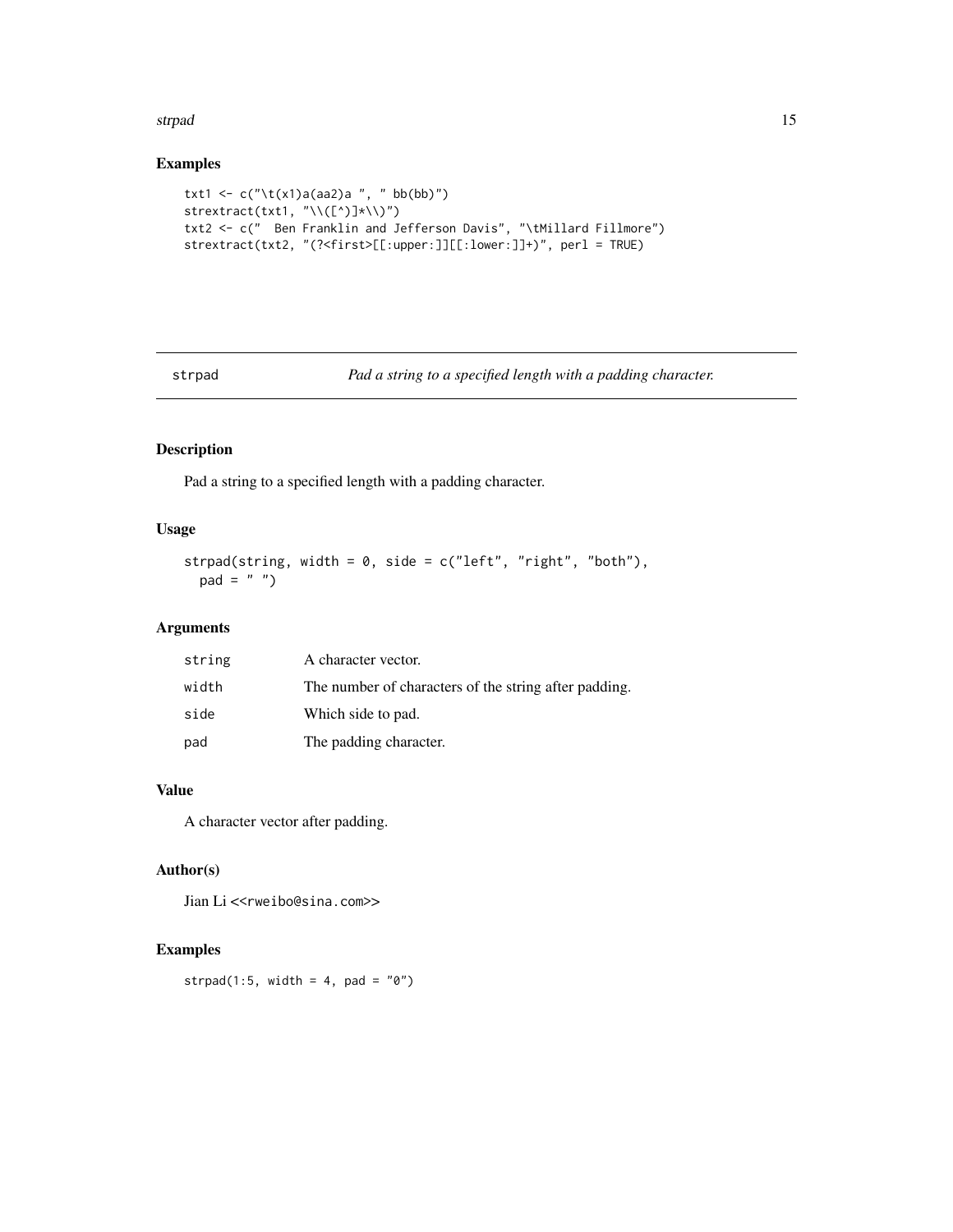<span id="page-15-0"></span>

Trim space of a string.

# Usage

```
strstrip(string, side = c("both", "left", "right"))
```
# Arguments

| string | A character vector.                                               |
|--------|-------------------------------------------------------------------|
| side   | Which side of the string to be trimed, 'both', 'left' or 'right'. |

# Value

Trimed vector.

#### Author(s)

Jian Li<<rweibo@sina.com>>

# Examples

strstrip(c("\taaaa ", " bbbb "))

toPinyin *Convert a chinese text to pinyin format.*

# Description

Convert a chinese text to pinyin format.

#### Usage

toPinyin(string, capitalize = FALSE)

| string     | A character vector.                                  |
|------------|------------------------------------------------------|
| capitalize | Whether to capitalize the first letter of each word. |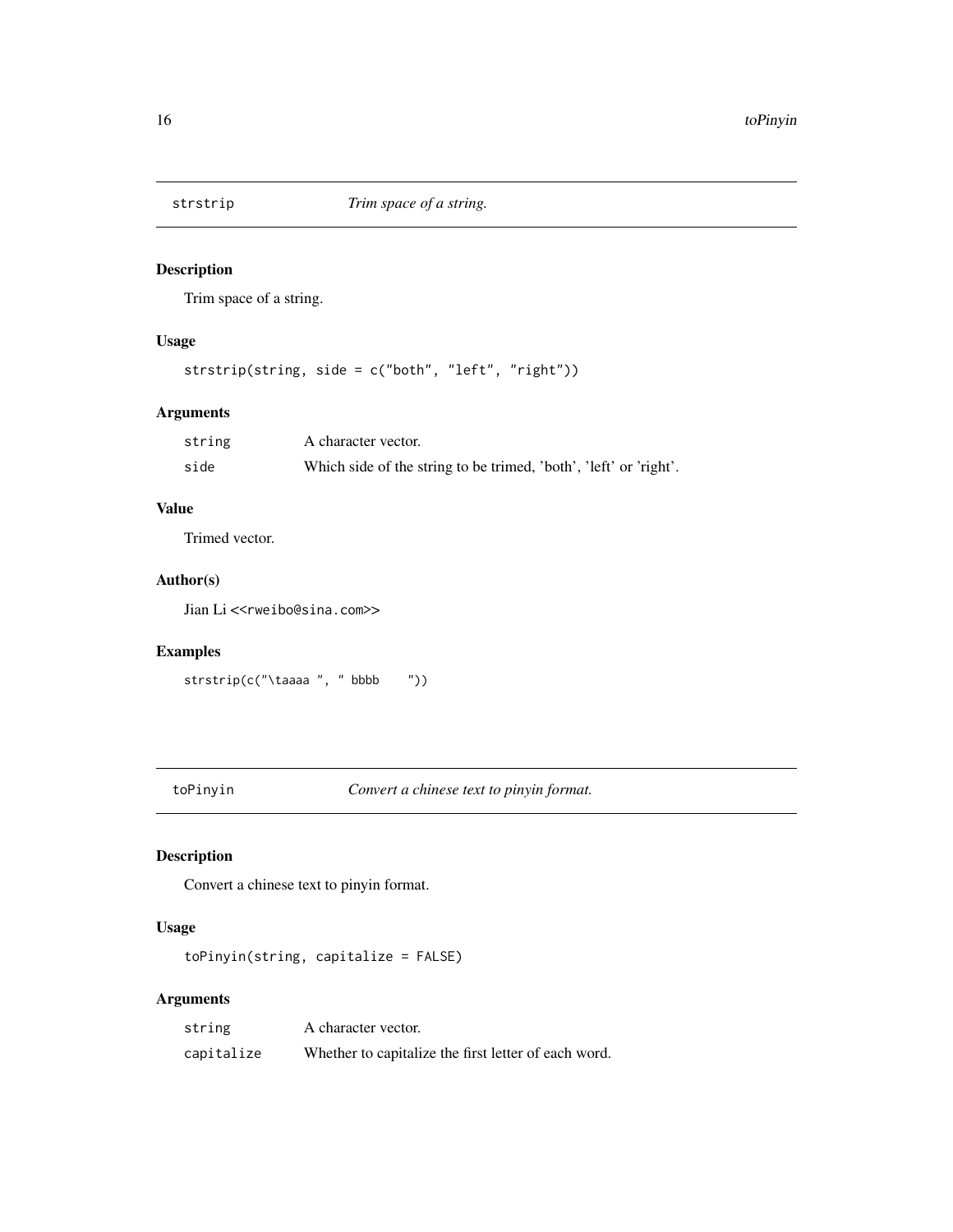#### <span id="page-16-0"></span>toTrad to the contract of the contract of the contract of the contract of the contract of the contract of the contract of the contract of the contract of the contract of the contract of the contract of the contract of the

# Value

A character vector in pinyin format.

### Author(s)

Jian Li<<rweibo@sina.com>>

### Examples

toPinyin("the quick red fox jumps over the lazy brown dog")

| toTrad |             |  |  | Convert a Chinese text from simplified to traditional characters and |  |
|--------|-------------|--|--|----------------------------------------------------------------------|--|
|        | vice versa. |  |  |                                                                      |  |

# Description

Convert a chinese text from simplified to traditional characters and vice versa.

# Usage

toTrad(string, rev = FALSE)

# Arguments

| string | A Chinese string vector.                                         |
|--------|------------------------------------------------------------------|
| rev    | Reverse. TRUE means traditional to simplified. Default is FALSE. |

# Value

Converted vectors.

# Author(s)

Jian Li<<rweibo@sina.com>>

# Examples

toTrad("hello")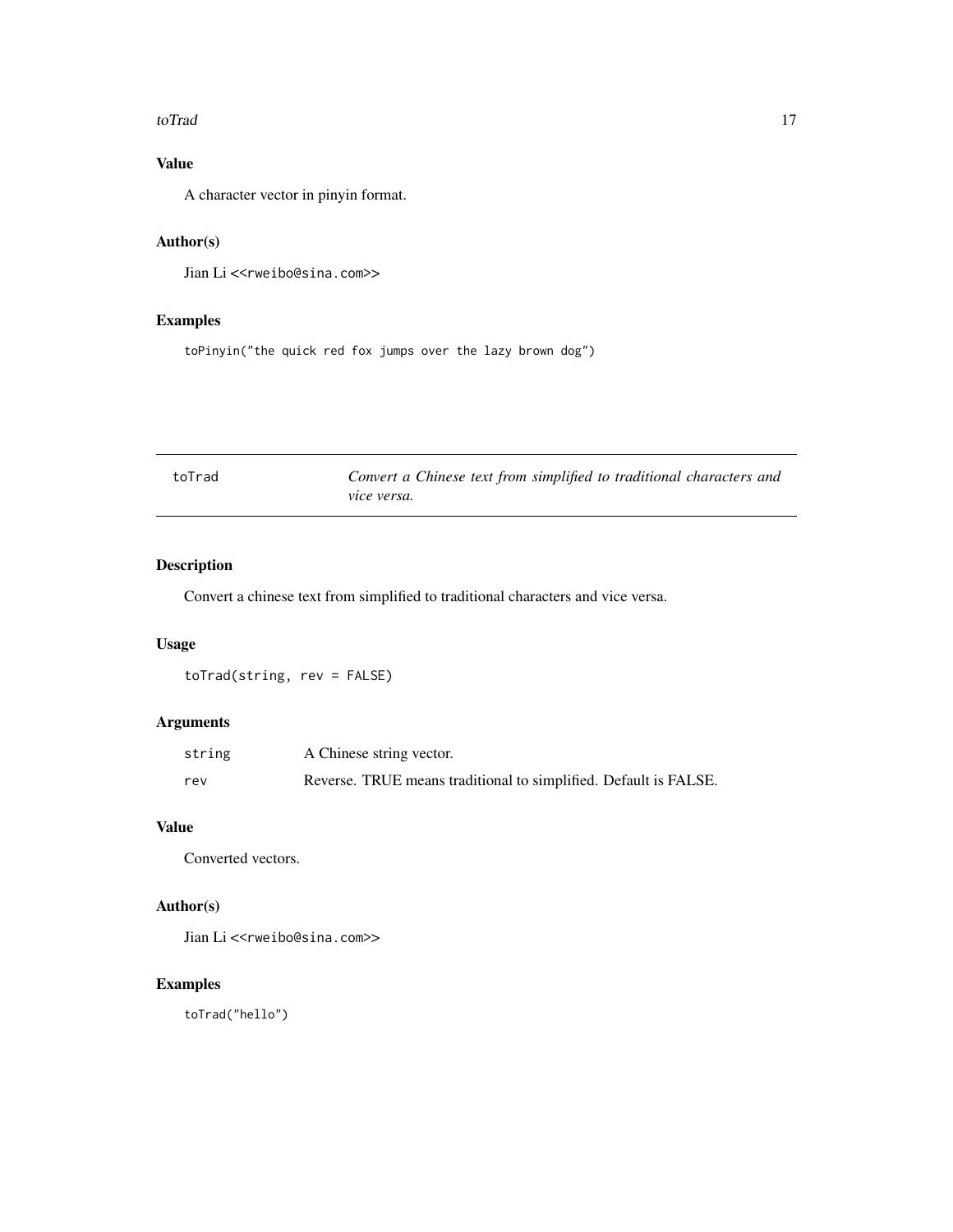<span id="page-17-0"></span>

Convert encoding of Chinese string to UTF-8.

### Usage

```
toUTF8(cnstring)
```
# Arguments

cnstring A Chinese string vector.

# Value

Converted vectors.

# Author(s)

Jian Li<<rweibo@sina.com>>

# Examples

toUTF8("hello")